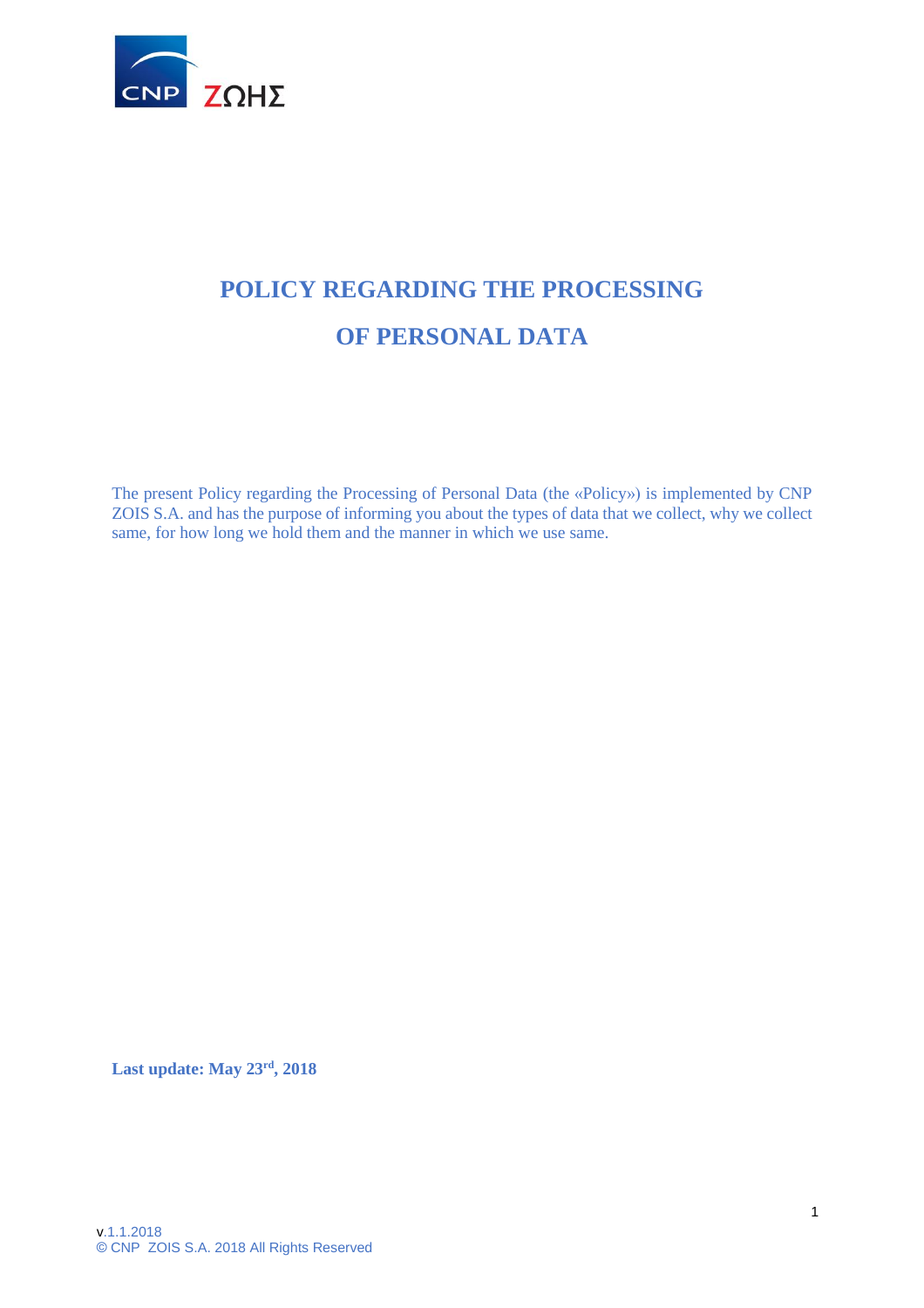

# **Contents of the Policy**

<span id="page-1-0"></span>

| $ 1\rangle$ | Who we are                                             | 3  |
|-------------|--------------------------------------------------------|----|
| 2.          | Principles Regarding the Processing of Personal Data   | 5  |
| 3.          | How we collect your personal data                      | 6  |
| 4.          | Types of personal data that we process                 | 8  |
| 5.          | Manner in which we use your personal data              | 10 |
|             | <b>6</b> To whom we may disclose certain personal data | 12 |
|             | 7 Period during which we maintain your personal data   | 14 |
|             | <b>8.</b> Your rights                                  | 15 |
|             | <b>9.</b> Commercial Marketing                         | 18 |
|             | 10. Communication with the Data Protection Officer     | 19 |
|             | <b>11.</b> Changes to our Policy                       | 20 |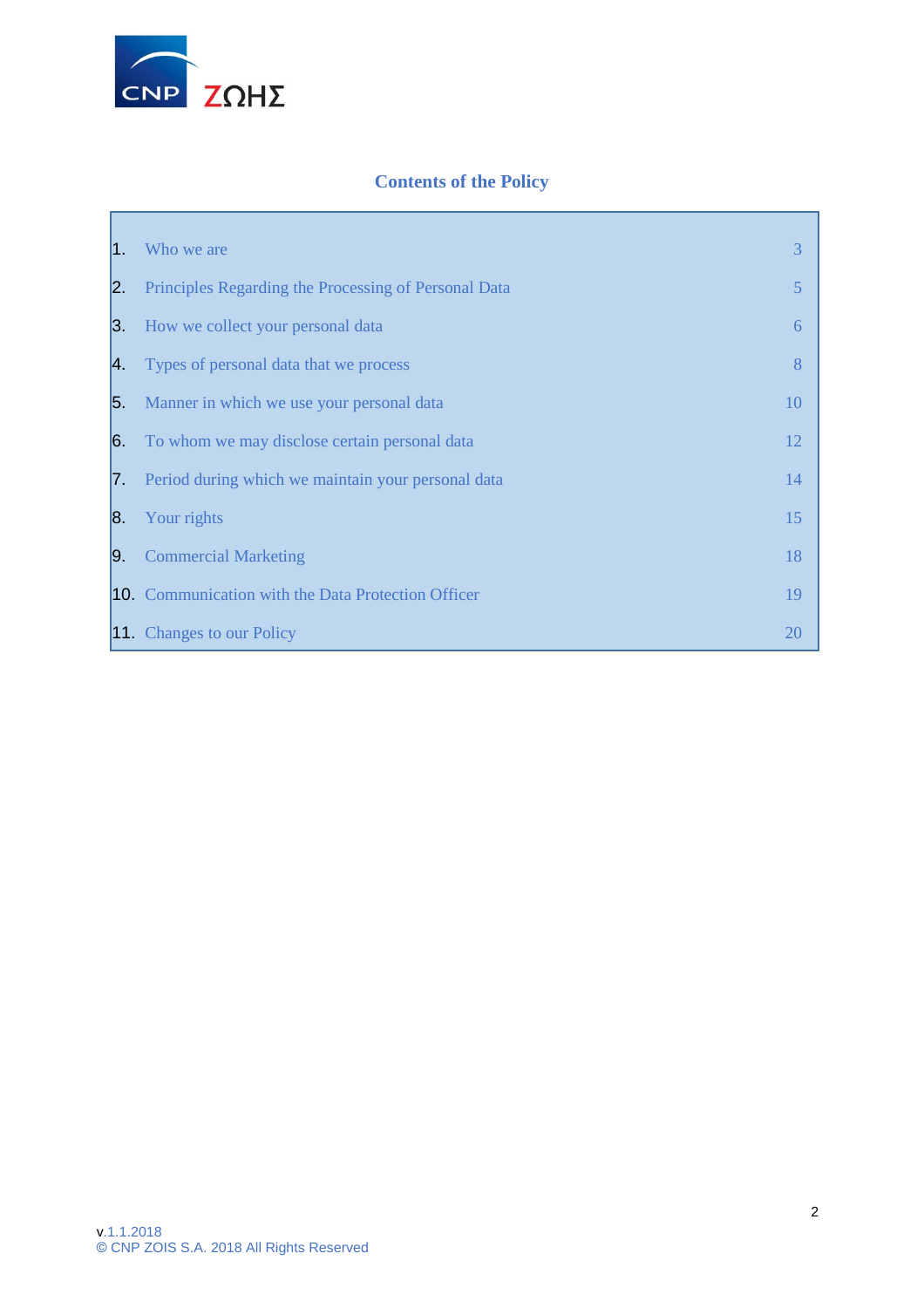

CNP ZOIS S.A. (hereinafter referred to as "CNP ZOIS" or "CNP") is a member of the CNP CYPRUS INSURANCE HOLDINGS group of companies (hereinafter referred to as the "**Group**") and is a societe anonyme, with registration number GEMI (\_Γ.Ε.ΜΗ.) 4629401000 (previously with registration number M.A.E. 51157/05/b/02/3) and having its headquarters in Athens, at Laodikias 16 & Nymfaiou 1-3 Street.

It holds a license to carry on insurance business in the fields of Life, Life Insurance Connected to Investments, Health, Accident and Illnesses and Group Pension Plans.

**CNP ZOIS** is committed, under applicable law, to safeguarding and preserving your right to protection against the unlawful processing of personal data and your right to privacy and to protect the personal data that it maintains and that concern you.

Your personal information may help us to better understand your insurance needs and to offer you a more complete and personalized service. Nevertheless, we understand that maintaining the security and confidentiality of your personal data is a great responsibility that we take very seriously. For this reason, we have developed this Policy amongst other measures, which aims to inform you about what data we collect, why we collect them and how we use them.

This Policy is addressed to natural persons who are existing customers or potential customers of **CNP ZOIS**, policyholders, authorized persons, third parties, suppliers and associates. By providing your personal data or the information of another person, such as a beneficiary of an Insurance Policy, or a person who makes an application to whom you had consented or obtained authorization to the processing of his or her data, you agree that we will use them in the manner explained in detail in this Policy. You should refer to the person whose personal information you provide to CNP in this Policy.

You may be given further Processing Notices at a later stage that will focus on specific uses of your personal information.

Furthermore, from time to time, some changes to the Policy may need to be made in order to keep pace with changes in the legislation or technological developments. You should periodically check **CNP ZOIS** website for the most recent version of the Policy.

Your personal data is sometimes referred to as "personal data", "personal information" or "data" in the Policy. For the purposes of the Policy, personal data is considered to be any information relating to an identified or identifiable natural person who can be identified, directly or indirectly, in particular by reference to an identifier such as a name, an identification number, location data, an online identifier or to one or more factors specific to the physical, physiological, genetic, mental, economic, cultural or social identity of that natural person.

The term personal data also includes, inter alia, certain sensitive data (or special categories of data) such as health-related data of a natural person that reveal information about his/her state of health, any criminal convictions and data revealing racial or ethnic origin.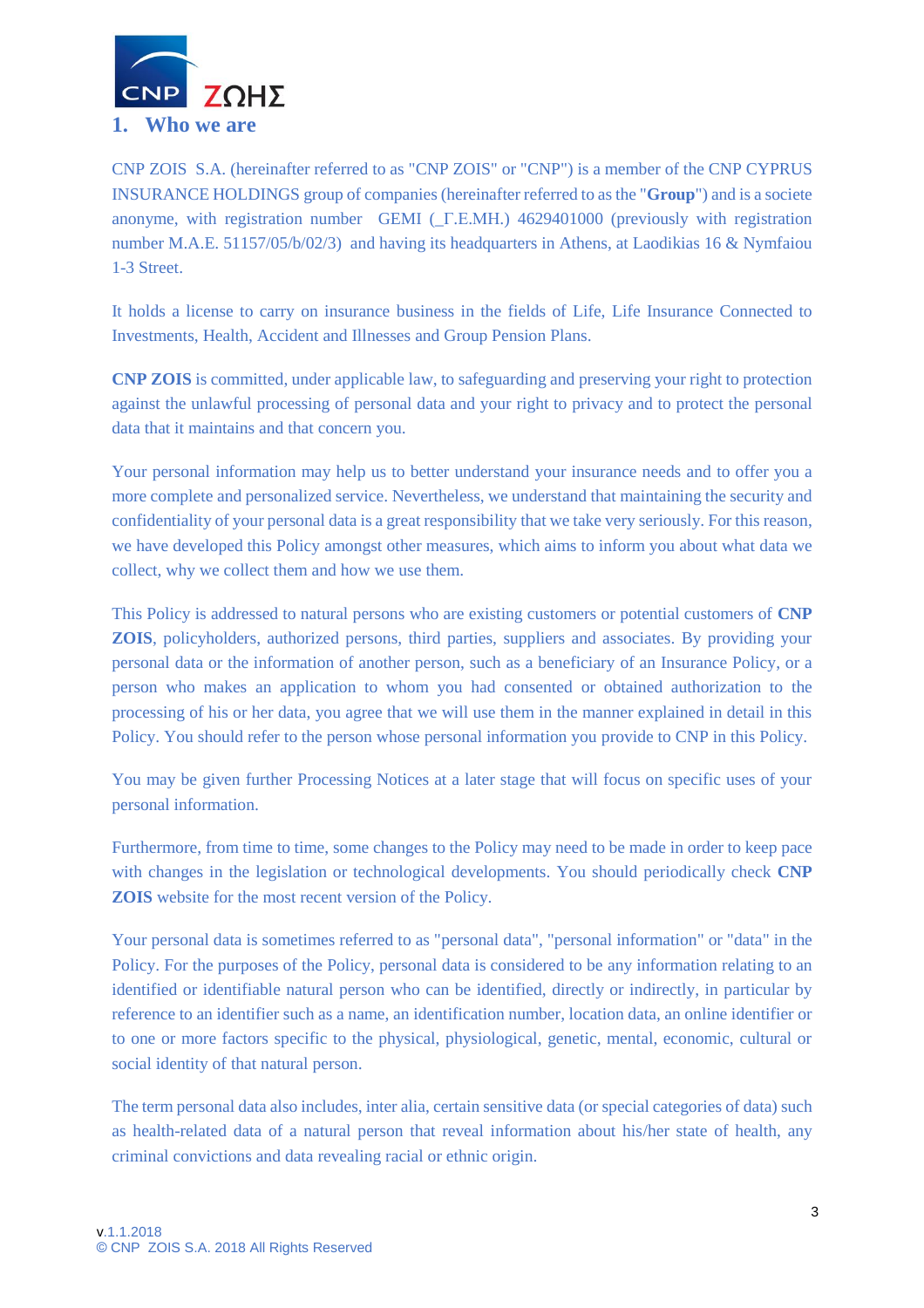

When we refer to the fact that your personal data is subject to "processing", this term includes any operation which is performed in relation to such data such as collection, recording, organisation, structuring, storage, adaptation or alteration, retrieval, consultation, use, disclosure by transmission, dissemination or otherwise making available, alignment or combination, restriction, erasure or destruction.

If you need further information on the manner in which we use your personal data, you may contact CNP ZOIS **Data Protection Officer** at the following address:

KANIKLIDES RIM S.A.

Vipe Markopoulou Thesi Ntorovateza 19003 Markopoulo Mesogaias Postal Codes 100

[dpo@kaniklides.com](mailto:dpo@kaniklides.com)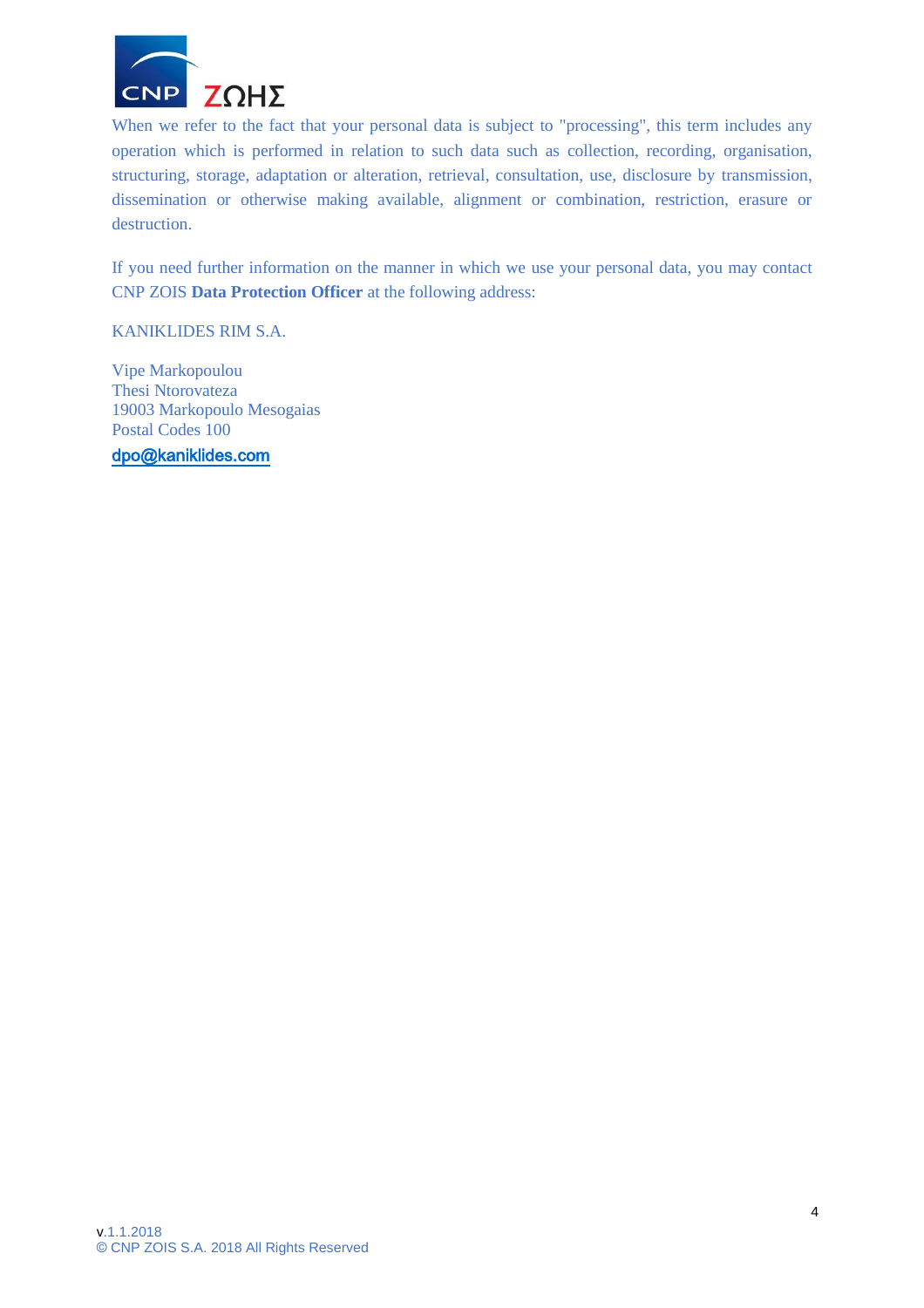

# **2. Principles regarding the Processing of Personal Data**

When we collect and process your personal data, we ensure that this is done lawfully, that all necessary organizational and technical measures are taken for their safety and that processing is carried out on the basis of the following processing principles:

#### **The Processing Principles that we apply**

- I. Your personal data are processed lawfully, fairly and in a transparent manner,
- II. Your personal data are collected for specified, explicit and legitimate purposes and not further processed in a manner that is incompatible with those purposes for which CNP ZOIS collects such data,
- III. The personal data collected are adequate, relevant and limited to what is necessary in relation to the purposes for which they are collected by us,
- IV. Your personal data are accurate and, where necessary, kept up to date,
- V. Your personal data are kept in a form which permits identification of data subjects for no longer than is necessary for the purposes for which the personal data are collected,
- VI. Your personal data are processed in a manner that ensures appropriate security of the personal data, including protection against unauthorised or unlawful processing and against accidental loss, destruction or damage, using appropriate technical or organisational measures,
- IV. We respect your rights in relation to the protection of your personal data and we process it in full knowledge of your rights,
- <span id="page-4-0"></span>V. When we transmit your personal data either to another country or to a person carrying processing on behalf of CNP ZOIS, we take the necessary steps to protect your data, such as entering into data processing agreements.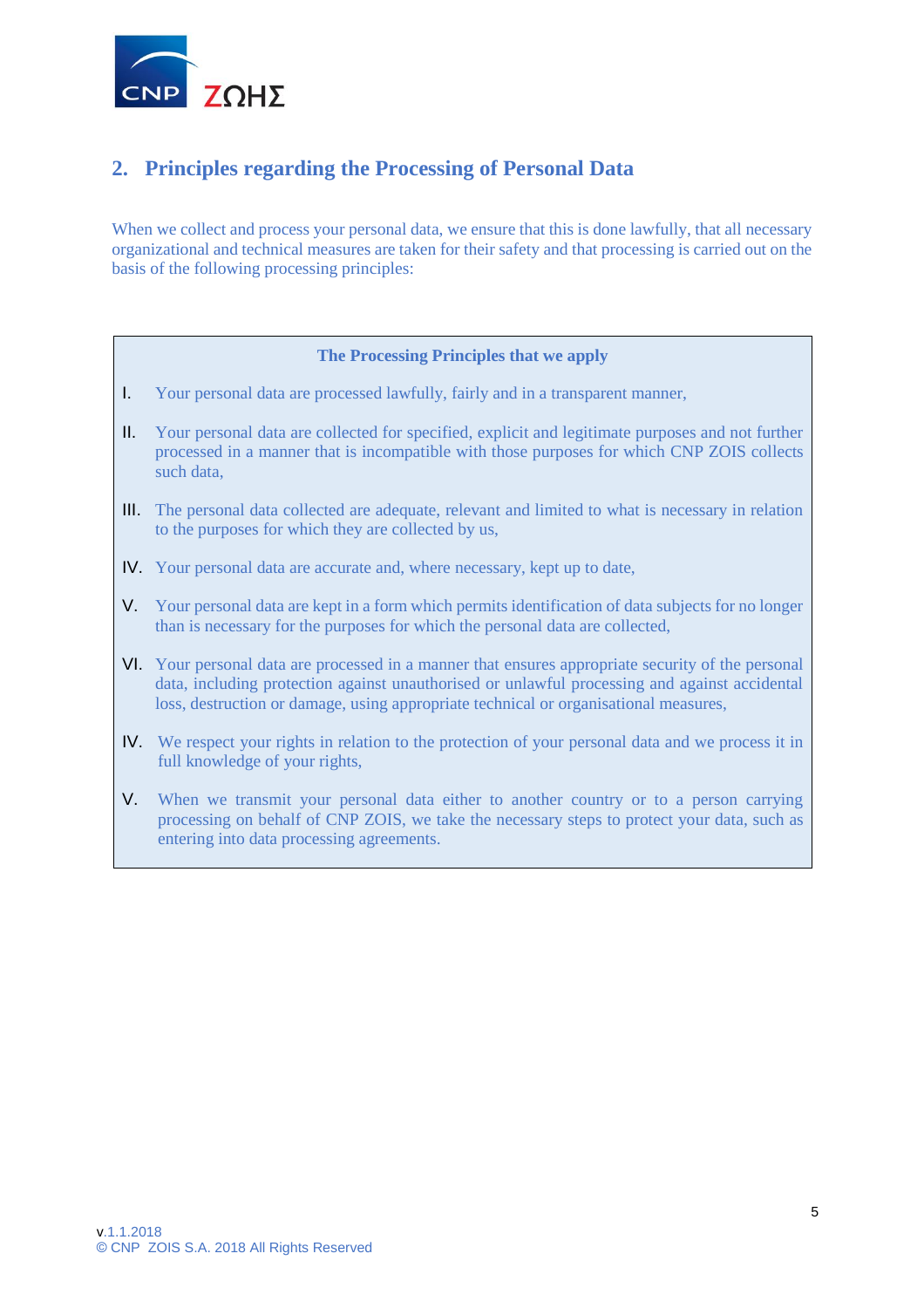

### **3. How we collect your personal data**

**There are various ways of collecting data, nevertheless, the data is primarily collected directly from you, either through insurance consultants or intermediaries on behalf of CNP ZOIS. In some cases, we may collect certain personal information about you from third parties, for instance when an insured person names you as a beneficiary in the insurance proposal or within the framework of the submission of a claim where the claim is submitted by the policyholder or your legal representative.**

**The information that you directly provide to us may be obtained through an insurance application that you have submitted to us (our associates, representatives and insurance intermediaries), by telephone or alternative communication channels such as our website.** 

**The information that we receive about you from third parties may derive from the policyholder, from our associates and representatives, from lawyers, persons filing a claim, persons authorized by you, sources available to the public.**

Below is an indicative list of the ways in which CNP ZOIS may collect personal information:

(a) We collect personal data directly from you:

- When you complete an application for insurance, or when you file a form for needs analysis,
- In the context of purchasing and providing one of the services that we offer,
- Through CNP ZOIS websites and social media pages,
- Through cookies in one of our web pages (for more information, read the cookies policy)
- When you file a question, complaint or make a claim,
- When communicating with us by telephone, in which case such telephone communication may be recorded.

(b) We also collect data about you from various other sources including the following:

- From policyholders,
- From other insurance companies,
- From our partners, representatives and insurance intermediaries who carry on processing for us,
- From third parties such as your family members in the event that you are unable to provide information in relation to your insurance,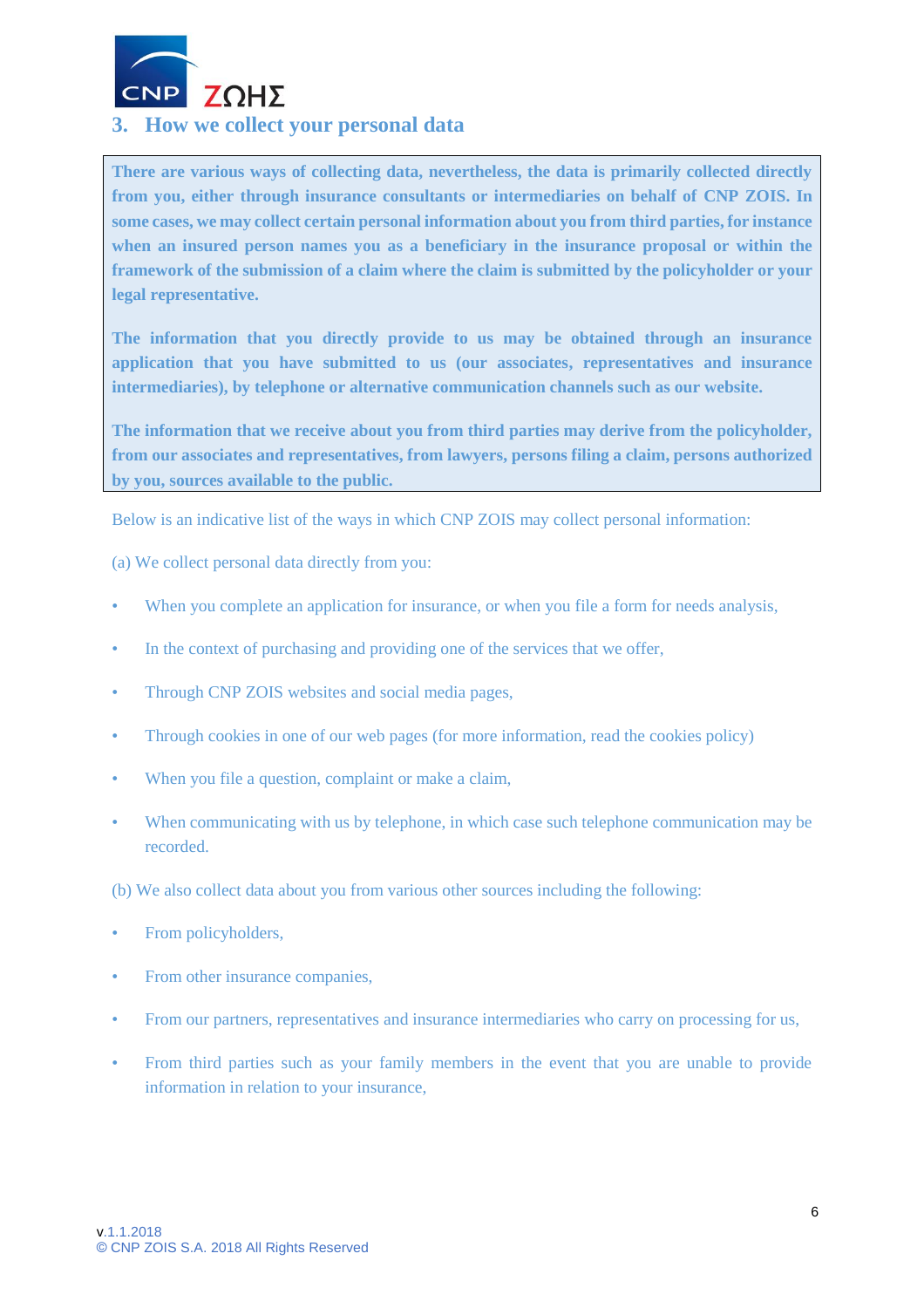

- From doctors, clinics and other health professionals,
- From your legal advisors, for instance if they are filing a claim on your behalf,
- From sources available and open to the public, the press, the Mass Media and the Internet,
- <span id="page-6-0"></span>• From credit rating agencies.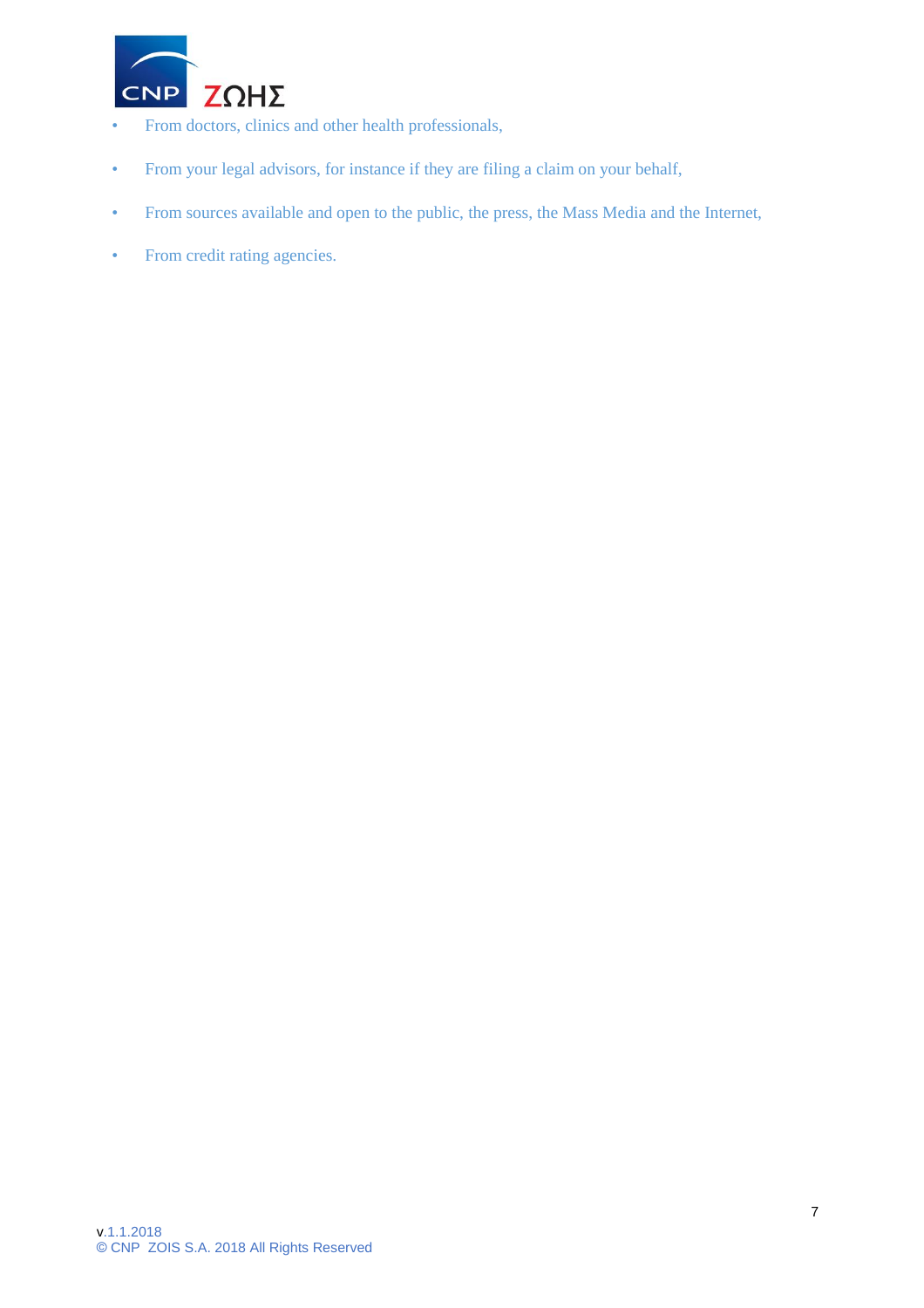

### **4. What types of personal data do we process**

**We process various types of personal data depending on the service you are interested in, which we collect from our customers or prospective clients. For instance, within the context of an application for health insurance, we may collect information about your health status or your family's medical history. Such data are considered to be special categories of data or sensitive data in view of the fact that they relate to your health status but they are necessary in order for us to be able to provide you with insurance or to process your application for coverage.** 

**Below is a more detailed list of information that we may process. The information that we collect relates to the services that we offer and your relationship with us. When other persons are named in your application for insurance cover or in your insurance policy, such as for instance, spouses and dependent persons, we may ask you to provide information about such other persons if this is relevant to the kind of insurance that we will provide to you. In this case, you should inform such persons that their data will be processed on the basis of this Policy and their consent should be obtained (further information regarding the legitimate basis for the processing, can be found in Section 5 of the Policy).**

**CNP ZOIS collects and processes personal data for the purposes described in this Policy. Personal data includes the following categories:**

- Personal information such as contact details, name, e-mail address, postal address, telephone, profession or job,
- Information about your identity, such as date of birth, identity no., passport, driving license no.,
- Copy of your identity card,
- Information concerning other persons included in the insurance policy or listed in the insurance proposal or insurance policy as beneficiaries, dependents, etc.,
- Information on your family status, your lifestyle and interests, for instance if you are engaged in dangerous sports, the number of your dependents,
- Your height and weight, and special categories of data such as information about your health and mental health status,
- Economic and financial profile such as source of income, source of assets, nature of transactions,
- Bank account no., information about banking or credit cards in relation to the payment of premiums,
- Information concerning your claim and/or the event that created the claim,
- Data concerning your health status, lifestyle information, e.g. use of alcohol and cigarettes,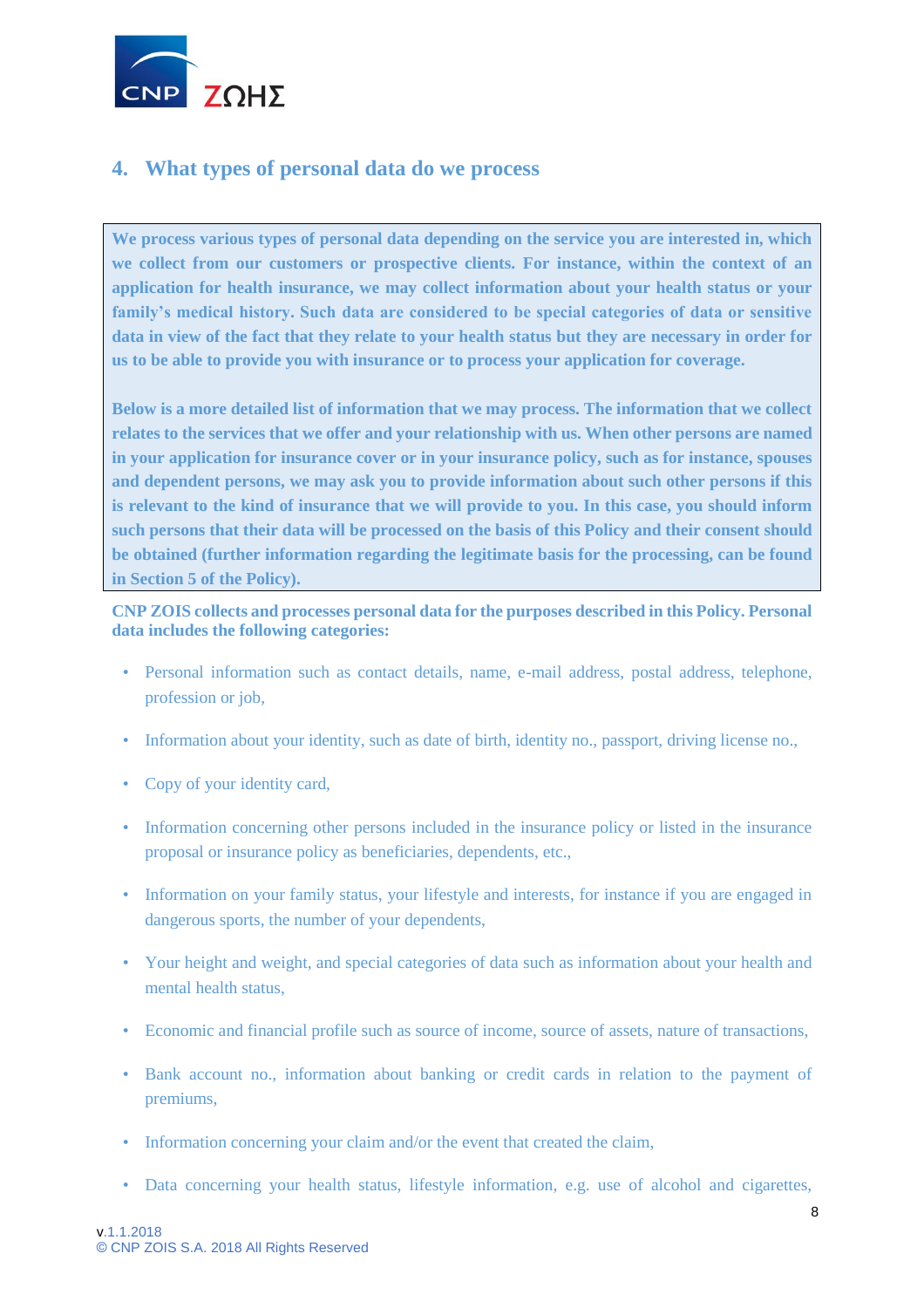

medicines, if you are driving a motorbike and whether you participate in sports,

- Insurance history, for instance whether you are insured with another insurance company,
- Family history, for instance, whether one of your parents or siblings is affected by an illness,
- Information relating to risk assessment depending on the product you are interested in,
- Your preferences regarding the commercial marketing of our products,
- Information relating to the Foreign Account Tax Compliance Act (FATCA) and the Common Reporting Standard (CRS), such as the country of tax residence and fiscal identification,
- Information on whether you held a political office (for Politically Exposed Persons),
- Information obtained through the use of our website, cookies and software applications (apps),
- <span id="page-8-0"></span>• Information that you provide during a phone call with CNP ZOIS which is recorded.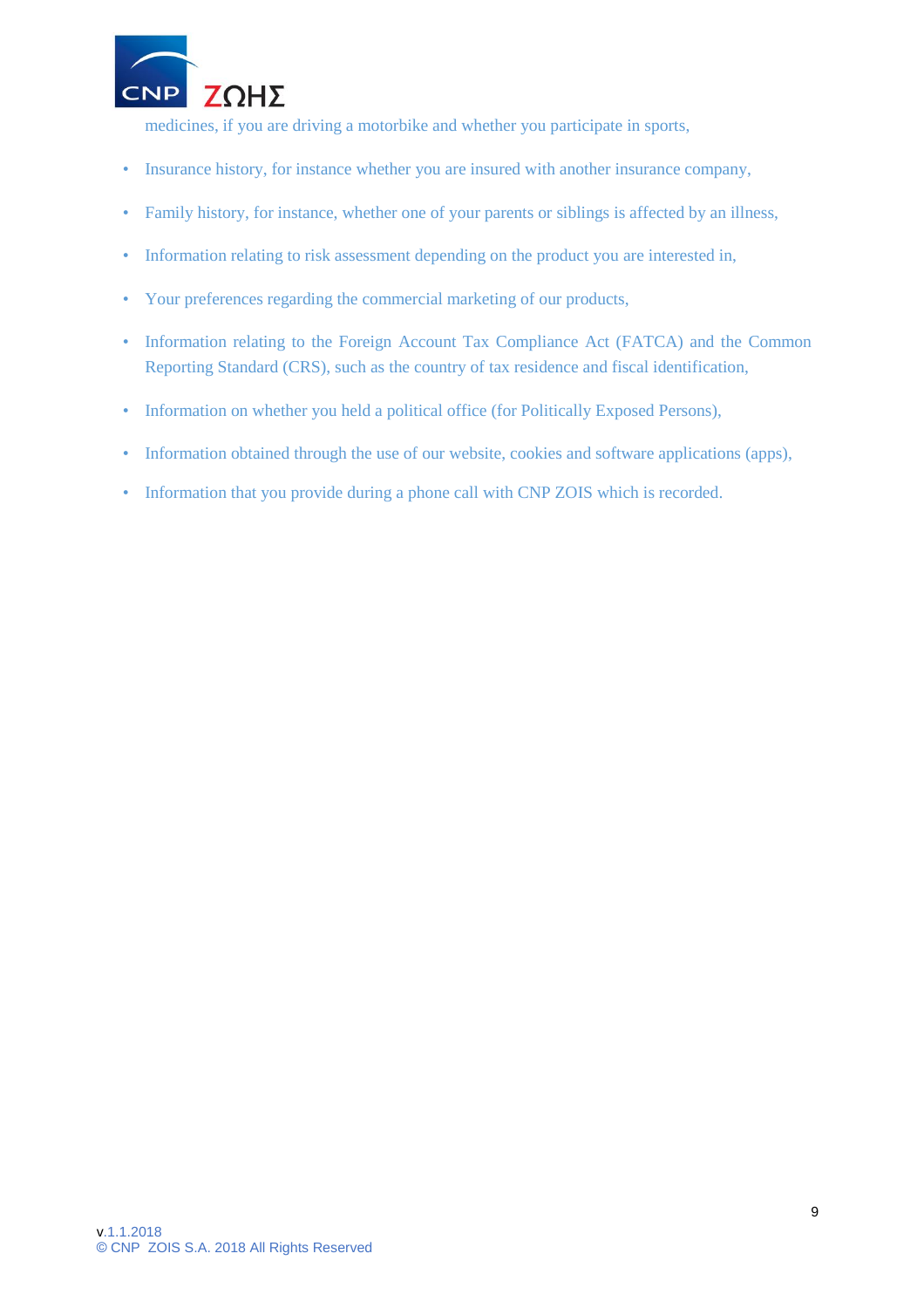

### **5. Manner in which we use your personal data**

**We primarily use your personal data in order to offer you insurance products and the proper services based on your needs, as well as for the purpose of calculating the price of the risk accordingly. We also process data in order to be able to handle and process a potential claim that you may have, as well as for informing you on new insurance products offered by our Group. Such data may be processed by CNP ZOIS, its employees, associates and representatives on its behalf for the purpose of providing insurance services.**

**On the basis of the law, in order to process your data lawfully, there needs to be some reason is called "legitimate basis". Below we set out the purpose for the processing of your data and the legitimate basis for such processing.**

**When collecting and processing data relating to your health, criminal convictions, and generally special categories of data, the legitimate basis for which processing is carried out is on the basis of your explicit consent, which is expressed by means of a signed declaration.**

#### **Legitimate basis for the Processing of Personal Data by CNP ZOIS:**

- The processing of some of your personal information is necessary in order **to be able to offer you insurance and other related services** such as, for instance, to evaluate your proposal for insurance, to provide you with an offer for insurance services, for a the conclusion of a policy, prior to concluding the policy, for the performance of the policy in which you are a party or an insured party or a third party, in order to meet claims under the policy, to receive premium payments and to communicate with you in relation to the insurance service that we offer to you. If we do not have this information, our contractual relationship cannot be concluded and we will not be able to take the actions foreseen by your policy, e.g. to meet your potential claim.
- In some cases, we must process your data in order **to comply with the legal or regulatory obligations** of CNP ZOIS as the Data Controller such as for instance when we must process data for FATCA (Foreign Exchange Compliance Act) and CRS (Common Reporting Standard) purposes for the purpose of preventing and combating money laundering, or for the purpose of complying with the Insurance Law applicable in Cyprus and in the European Union.
- The processing of personal data may be necessary for the purposes of the legitimate interests pursued by CNP ZOIS such as the maintenance of business records, the development and improvement of our products and services, marketing our services (more details regarding the marketing of our services are set out in Section 8), carrying out market analysis and research and preventing fraud. When we carry out processing on this basis, we try to make sure that your interests or fundamental rights and freedoms are not affected.
- The processing of certain personal data may be necessary to **establish or exercise legal claims** that we or you may have, for instance when there is a claim or a judicial or extrajudicial procedure against us or against you in connection with your policy or where CNP ZOIS has a specific legal claim.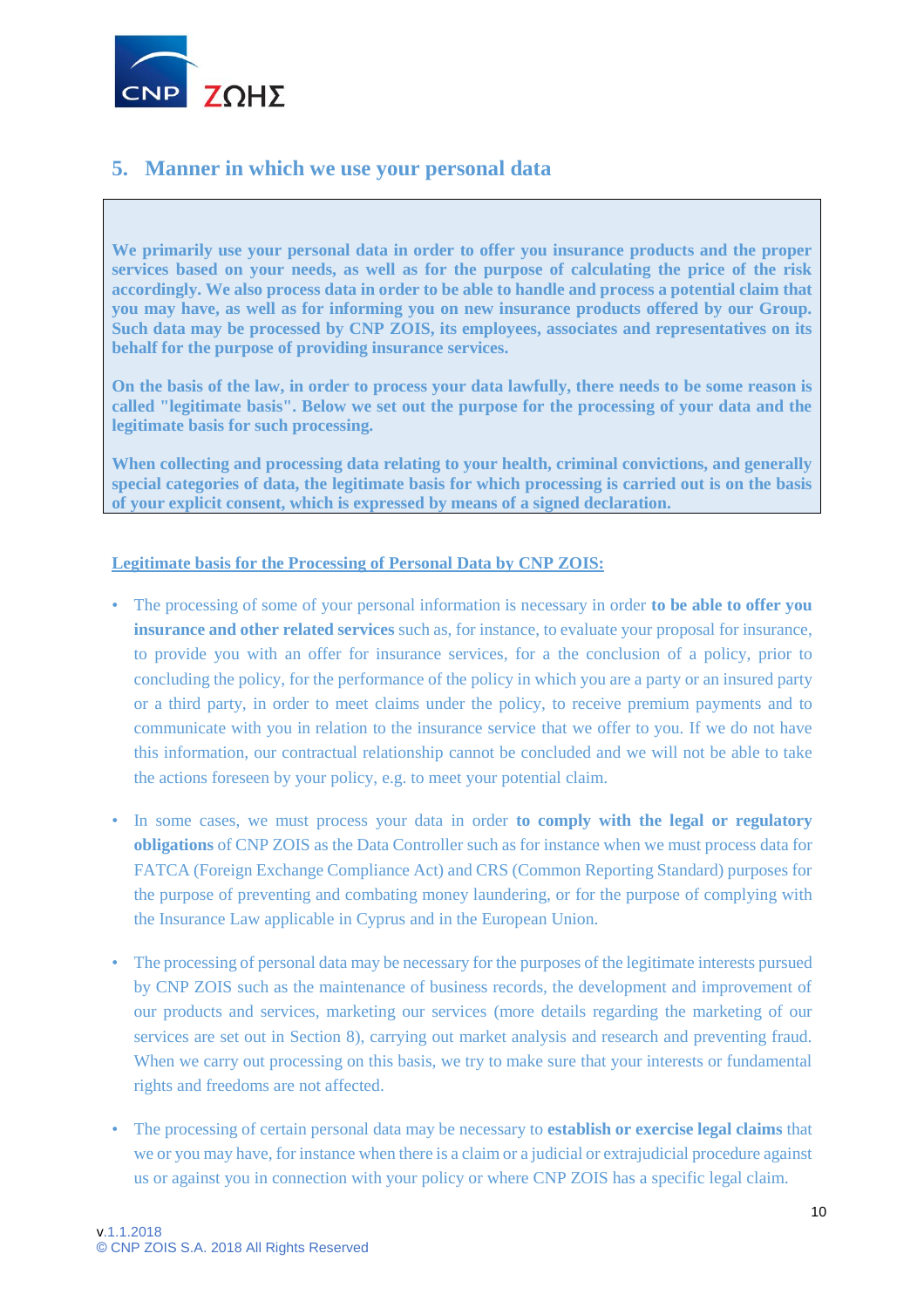

• You give **your consent** for the processing of personal data. Your explicit consent is usually requested for the processing of your data when we need to process special categories of data such as your health data or possible criminal convictions and penalty points in relation to the use of your motor vehicle. Your consent may also be requested for the purpose of contacting you about the marketing of our products. If your consent is requested, this will be clear at the stage of collecting the information and we will explain why it is necessary to provide your consent to us. If you provide data regarding some person such as a dependent, spouse or beneficiary, we will ask you to inform such person of the present Policy and to obtain his/her consent on the processing of his/her data. On rare occasions and if it is not possible to obtain the consent of an insured person, we may ask you to obtain the authorization of that person in order to obtain his or her consent to the processing of his or her data.

<span id="page-10-0"></span>**Please note that there are some instances where, if you do not provide your consent to the processing of personal data, it will not be possible to provide you with insurance cover or, if there is already an insurance policy in place, will not be in a position to process a claim. If the above applies, we will inform you accordingly.**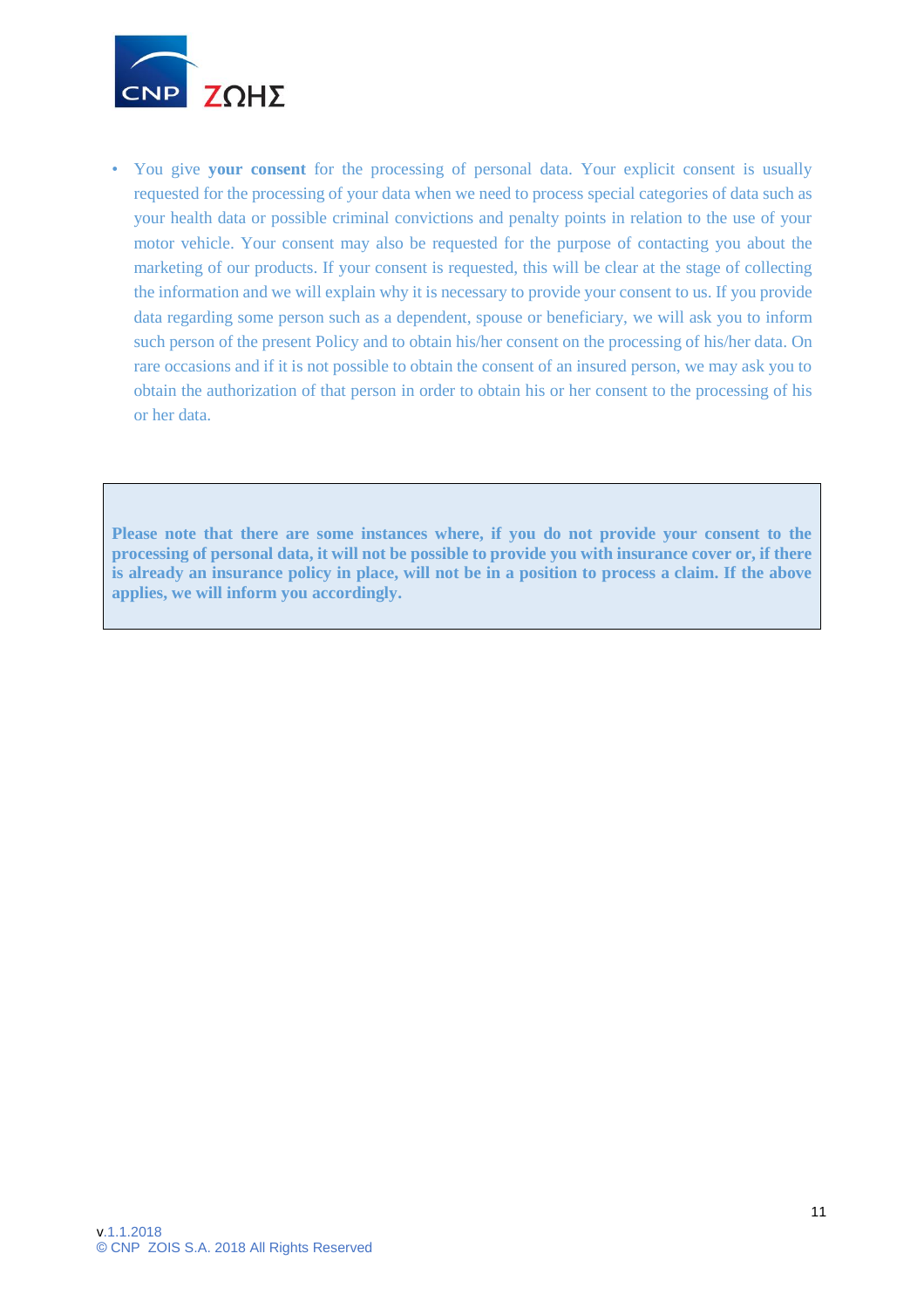

### **6. To whom we may disclose your personal data**

We may disclose your personal data to companies in the Group or to third parties outside the Group such as service providers or suppliers. We will not share your personal information for purposes other than those described in our Policy and we will inform you in case of the contrary.

More information concerning the disclosure of your personal information is provided below.

#### **To whom we may disclose certain personal data that we have about you:**

- To Group companies for general business management and efficiency purposes (within the Group) and to insurance intermediaries, associates and representatives,
- To your parents, guardians, spouses, or to the policy holder on your behalf upon authorization,
- To your representative and/or to your lawyers,
- To natural and legal persons who provide services to the Company, for instance for evaluating a claim,
- To reinsurers or reinsurance brokers (who may be outside the European Economic Area),
- To other insurance companies where a claim is made against you or on your behalf with another insurance company for handling this claim,
- To financial or business advisors,
- To supervisory and other regulatory and public authorities such as the Bank of Greece, income tax authorities, criminal investigation authorities, if this is required by the law or regulations,
- To CNP's third-party service providers such as auditors, accountants, external lawyers, IT service providers, advertising agencies, storage and/or file and/or file management companies, cloud storage companies, website creation and support companies,
- To your doctor, healthcare professionals, health service providers, clinics, hospitals,
- Where there is a legal obligation to disclose information, or where there is a court order.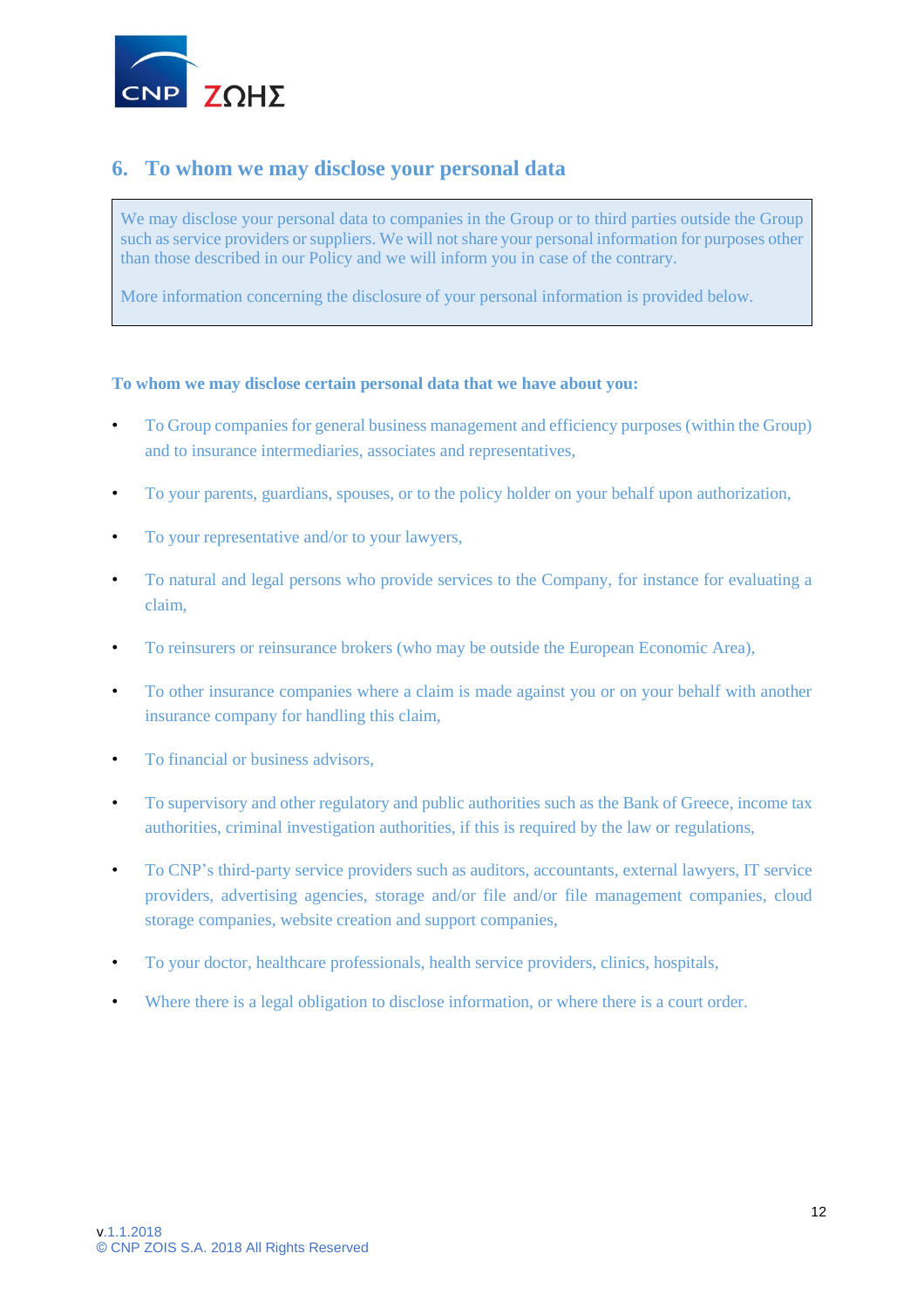

The disclosure or transmission of your personal information to third parties, except where there is a legal or regulatory obligation, will only take place when the recipient of the information has already entered into a contract with our Group under which it agrees to maintain the confidentiality of the information and to take all necessary technical and organizational measures to protect such information from risks. In these cases, third parties act and process your data on behalf of CNP ZOIS.

If the data will be transmitted to a country outside the European Union that does not ensure an adequate level of data protection for natural persons, measures will be taken to ensure adequate data protection, the conclusion of contractual clauses between CNP and the third party under which the third party will assume various obligations relating to the protection of information transmitted by CNP ZOIS.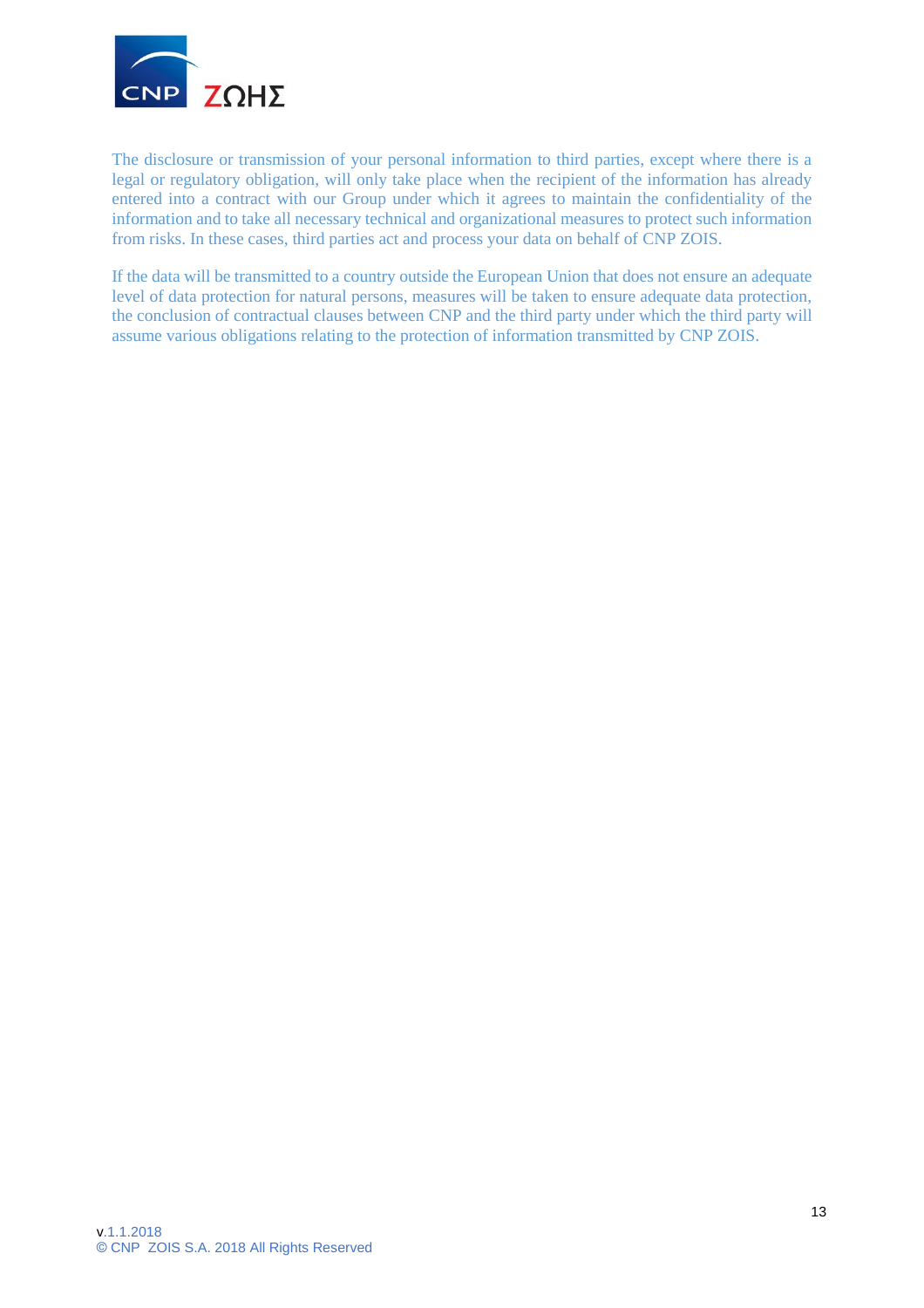

# **7. Period during which we maintain your personal data**

**Our objective is to maintain your personal data only during the period required for the purposes of collecting/processing same, for instance for the duration of the insurance policy concluded between us. In some cases, there is a legal or regulatory obligation to keep the data for a longer period.**

**If, for any reason, the contractual relationship between us is terminated, we will retain the data until the expiration of any relevant legal claims, unless there is a legal obligation to further retain such data.**

**If you provide us with certain data for the purpose of supplying an insurance service but the offer is not accepted (in the sense that it does not lead to a contractual relationship), your data will be retained until the end of the next calendar year following the date of submission of the offer and the collection of the data, unless you give your consent to us to further retain your data for some other purpose.**

**The personal data of third parties, e.g. if a claim is filed, will be retained for the purpose of handling and processing the claim as long as this is necessary, depending on whether the claim has been settled or whether it has been brought to court. In the latter case, such data should be retained at least until the end of the proceedings and the exhaustion of legal remedies unless there is a regulatory or legal obligation to maintain same for an additional period of time.**

**If you would like to know whether we hold any personal data about you and/or which data we hold, you can exercise your right of access and obtain a copy of your data.**

<span id="page-13-0"></span>**More information about your rights is provided in the next section.**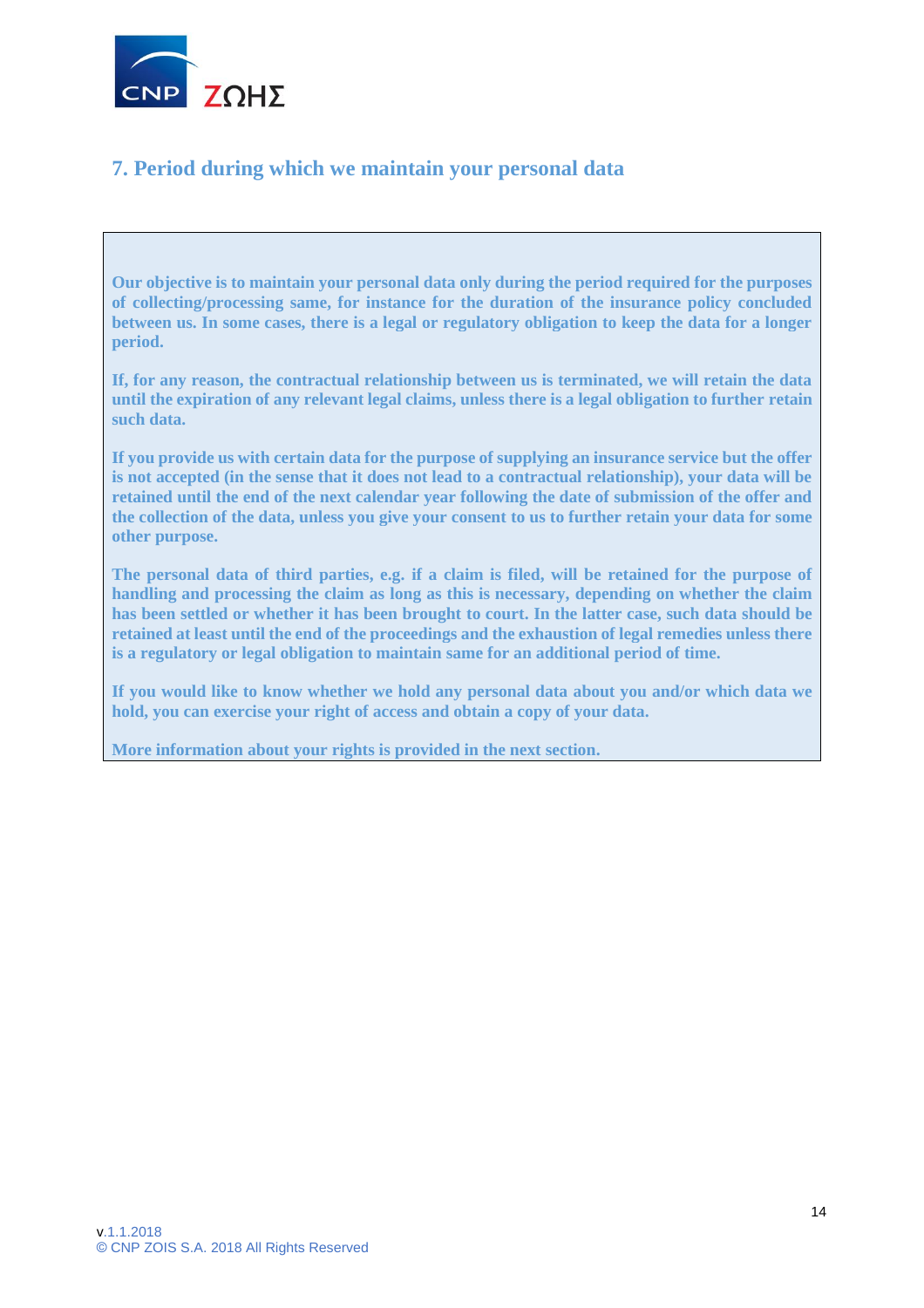

We recognize that the personal data that we process belong to you and we are continually making efforts to ensure that you have control over your personal data.

Based on the existing legislation governing the processing of personal data, you have the right to submit various requests regarding the personal data that we process

For example, you have the right to request a copy of the personal data that we hold about you, to ask us to correct certain information about you that is inaccurate or incorrect, or you can even request the deletion of your data. We will try to satisfy your request and if we cannot satisfy it, we will explain the reason why. Usually the reason is because this is not foreseen by the law.

On the basis of the law, you have the following rights in relation to your personal data:

- **Right to access**: You have the right to be informed, as well as the right to receive a copy of the data that we hold about you. A copy of the data is usually provided free of charge. We can provide you with a copy of your data in print or electronic form.
- **Right to rectification**: We take reasonable measures to ensure that the information that we hold about you is accurate. Nevertheless, if you believe that certain information about you is incorrect or it is not up-to-date, you have the right to ask us to correct the inaccurate information about you as well as the right to complete same.
- **Right to be forgotten**: You have the right to request the erasure of the data or of some of the data that concern you. For instance, when you are no longer a customer and there is no other legitimate basis for the retention of your data. Nevertheless, there are cases where, due to some legal or regulatory obligation, we will not be able to satisfy your request and we will explain the reason why.
- **Right to restriction**: You have the right to request the restriction of the processing of your data in certain cases, including where the accuracy of the personal data is contested for a period enabling us to verify the accuracy of the personal data or where the data is no longer necessary to be held by **CNP** but you wish for the data to be retained for the purposes of a legal claim or where you exercise your right of restriction pending your request.
- **Right to object**: You have the right at any time to object to the processing of your personal data. For instance, you have the right to object to processing for direct marketing purposes where such processing is based on our legitimate interests. If you make an application for the exercise of your right to object, processing will cease unless CNP is able to show a superior legitimate interest or if such data is required in order to support legal claims.
- If you object to the processing of your personal data **for direct marketing, we will stop processing your data for this purpose within a reasonable time after receiving your objection and we will stop contacting you for the purpose of marketing our products**.
- **Right to data portability**: You have the right, under certain conditions, to request the transmission of your data to another organization in a structured, commonly used and machine-readable format. We will satisfy your request if the processing is carried out by automated means and the processing is based on your consent or on a policy between us, provided that the rights and freedoms of others are not adversely affected. Please note that the exercise of the right to data portability does not mean the deletion of your data.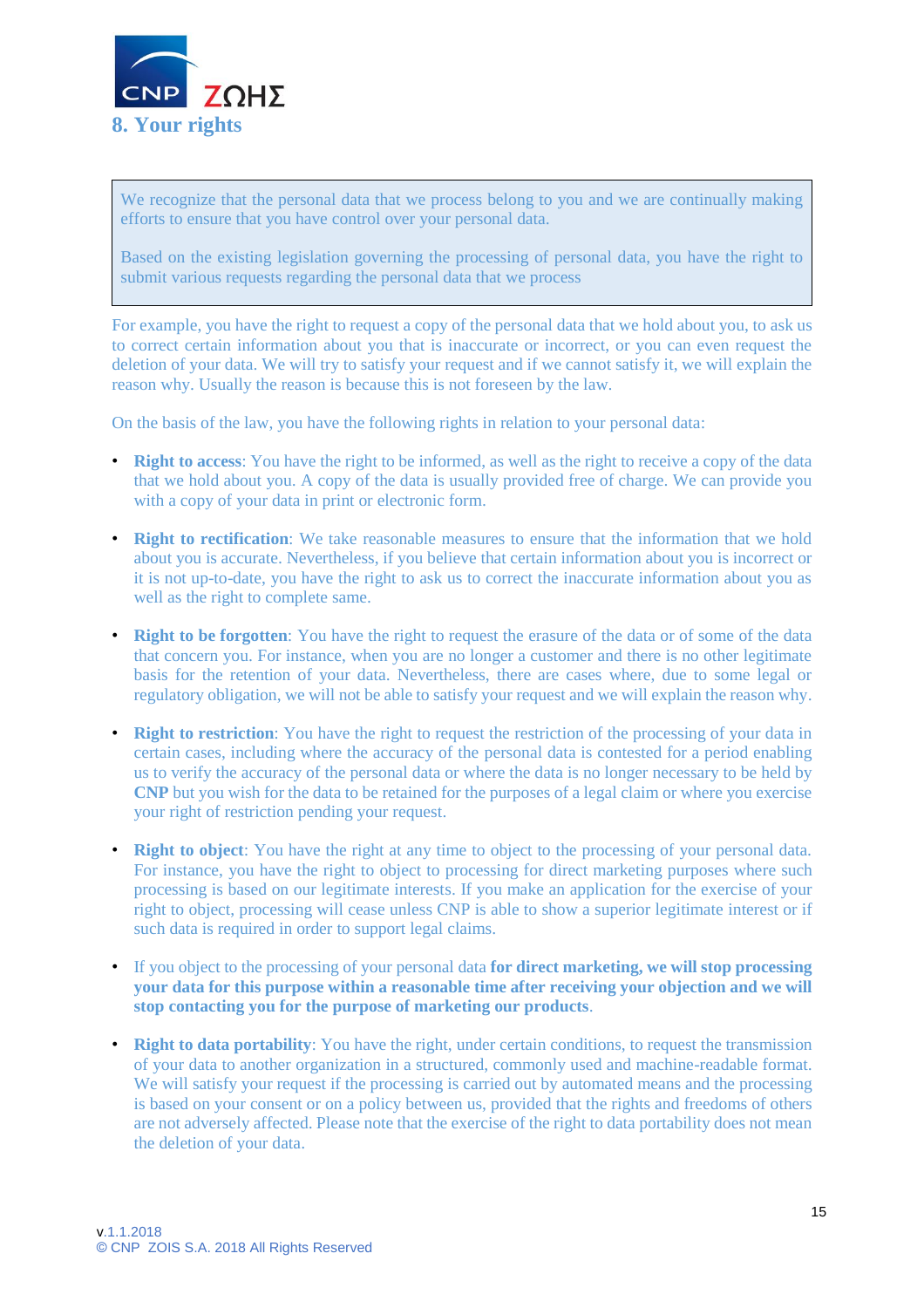

**• Right to withdraw consent**: You have the right to recall or withdraw the consent you have given to us for the processing of your data. Nevertheless, please note that the withdrawal of consent does not affect the lawfulness of processing that used to be based on consent prior to its withdrawal. In some cases, the withdrawal of your consent to the processing of your data may mean that we will not be in a position to serve you in view of the fact that the processing of certain data is inextricably linked to the provision of the service that we offer to you.

• **Right to file a complaint**: You have the right to file a complaint with the Commissioner for the Protection of Personal Data if you have a complaint about the processing of your personal data that is carried out by us.

You can find out more information on how to file a complaint on the website: [http://www.dpa.gr.](http://www.dpa.gr/)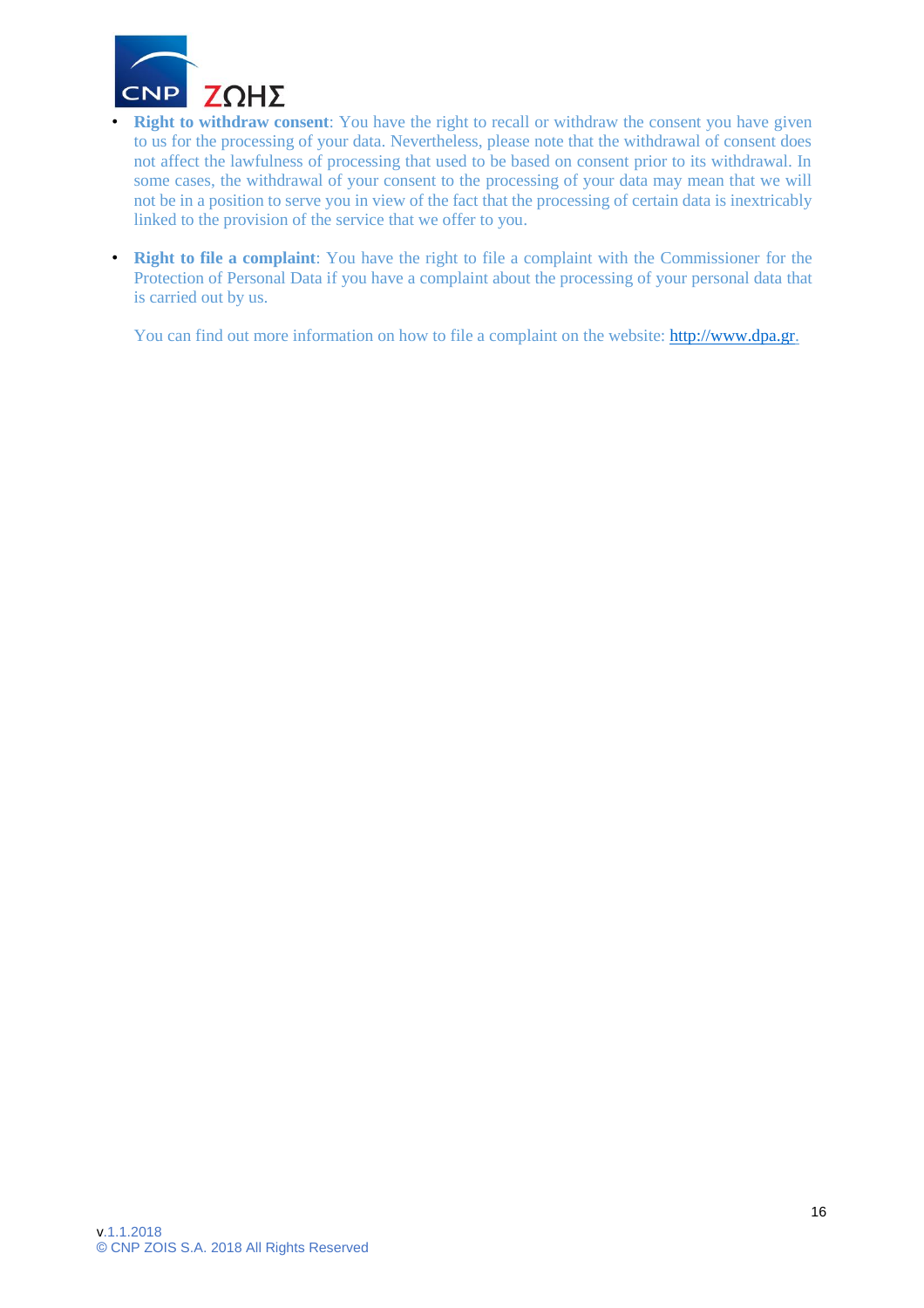

In order to exercise your rights mentioned above or if you need further information regarding your rights, you may contact **CNP ZOIS Data Protection Officer** at:

KANIKLIDES RIM S.A.

Vipe Markopoulou Thesi Ntorovateza 19003 Markopoulo Mesogaias Postal Codes 100

**E-mail:** [dpo@kaniklides.com](mailto:dpo@kaniklides.com)

**We assure you that we will do our best to respond promptly to your request and will advise you of the actions being taken on request.**

**Please note that in some cases we will not be able to meet your request for legal reasons. Nevertheless, we reiterate that we will always respond to your requests within a reasonable time, and in the event that we will not be able to satisfy your request, we will explain the reason why.**

**The exercise of the above rights is free of charge unless requests are manifestly unfounded or excessive, in particular because they are recurring.** 

**Please note that in some cases, the exercise of some of the above mentioned rights means that we will not be able to continue offering insurance cover to you. Therefore, there will be no choice but to terminate the insurance cover and to cancel your insurance policy.**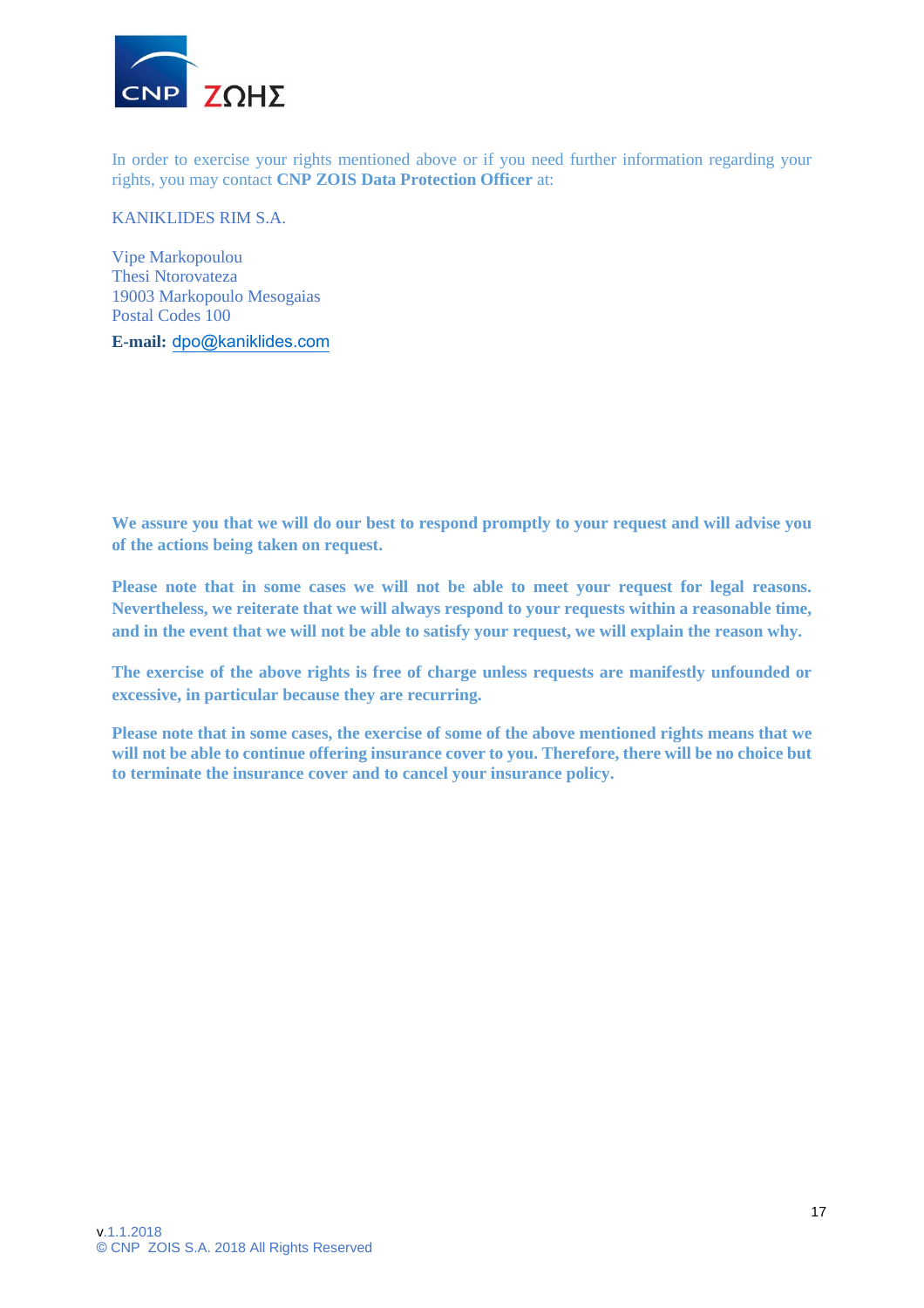

# **9. Commercial Marketing**

We may use some of the personal data that we hold about you, such as your contact data, for the purpose of informing you about our products, services or offers that may be of interest to you.

You have control over how we use your information for marketing the products and services that we offer and that is why we ask for your consent for the marketing of our products.

Sometimes, if we do not have your consent for the marketing of our products and you are an existing customer of ours, we can use CNP ZOIS legitimate interests as a basis for informing you on our products, services or offers in informing you about products that may be of interest to you.

<span id="page-17-0"></span>**If you do not wish to be informed about our services, products or offers, you may inform us at any time of your wish or you may withdraw or recall your consent that you granted previously and we will stop contacting you for this purpose. You can do so either in person or by writing to our postal address or email address set out in Section 10 below.**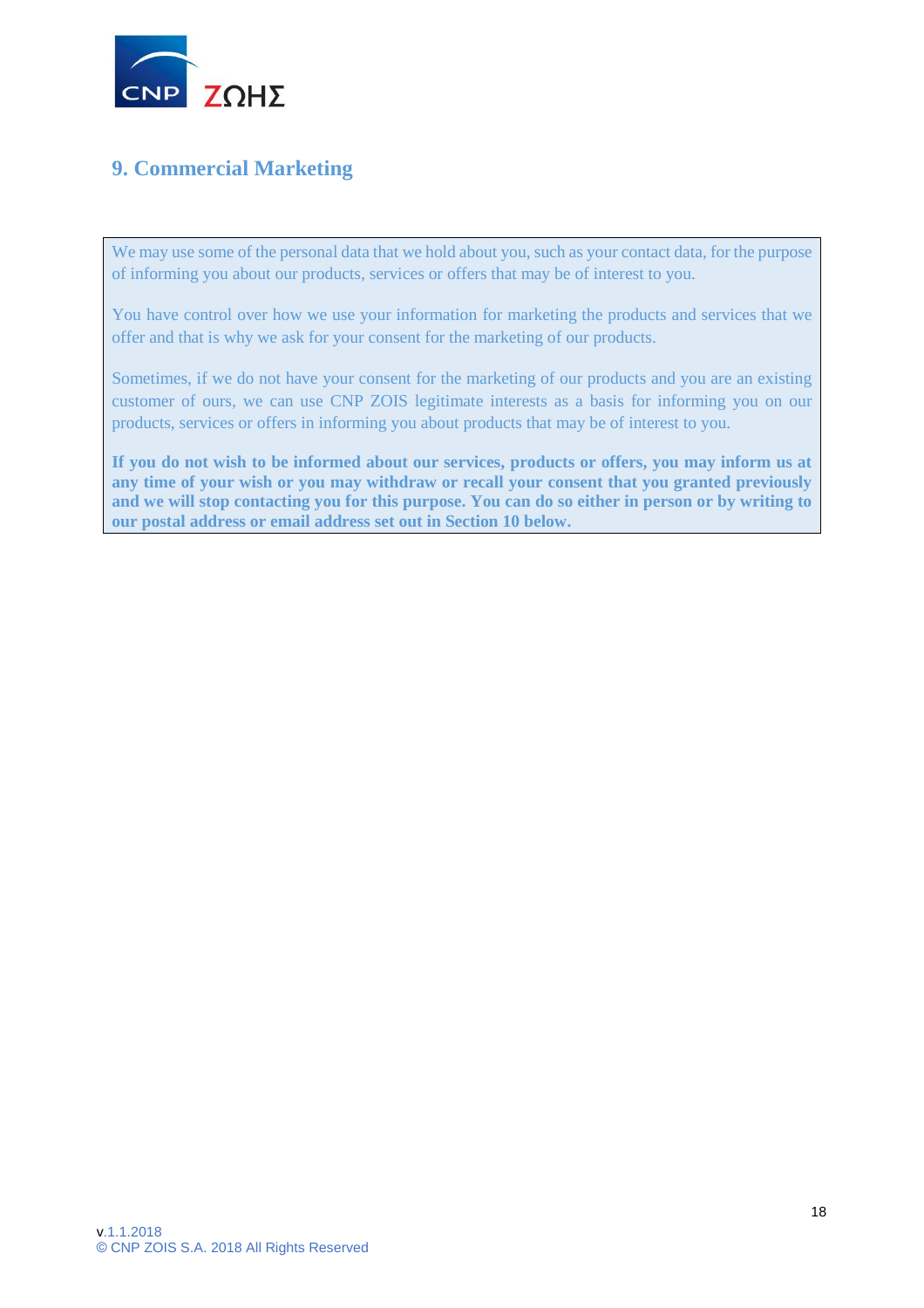

### **10. Communication with the Data Protection Officer**

<span id="page-18-0"></span>**If you need more information on how we use your personal data, you can contact CNP ZOIS Data Protection Officer at the following address:**

**KANIKLIDES RIM S.A.**

**Vipe Markopoulou**

**Thesi Ntorovateza 19003 Markopoulo Mesogaias Postal Codes 100**

#### **E-mail: [dpo@kaniklides.com](mailto:%20dpo@kaniklides.com)**

#### Right to Complain

**If you are not happy with the way in which we handled a request that you have filed or if you feel that your concerns or doubts about the processing of your personal data by us have not been handled in full, you have the right to complain to the Commissioner for the Protection of Personal Data at the following address:**

**Office of the Commissioner for the Protection of Personal Data 1-3 Kifissias Street 115 23 Athens Tel.:+30 210 6475600 Fax: +30 210 6475628 E-mail: contact@dpa.gr**